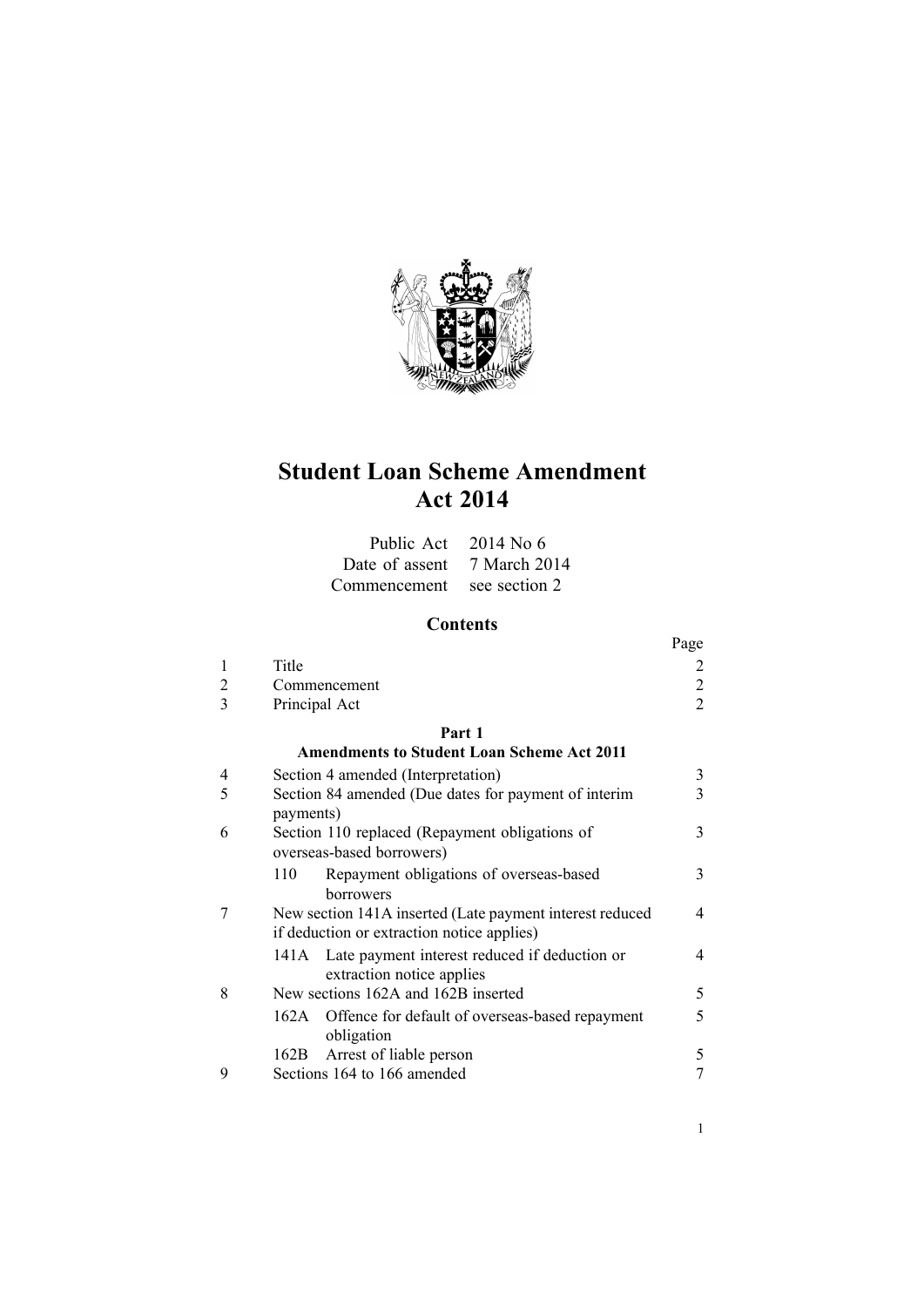<span id="page-1-0"></span>

| s 1 | <b>Student Loan Scheme Amendment Act 2014</b>                                 | 2014 No 6 |
|-----|-------------------------------------------------------------------------------|-----------|
| 10  | Section 193A amended (Contact person may be requested<br>to assist)           | 7         |
| 11  | Section 193C amended (Changes relating to contact<br>details of borrower)     | 7         |
| 12  | Section 207 amended (Disclosure of information between<br>authorised persons) | 7         |
|     | Part 2                                                                        |           |
|     | <b>Amendments to Student Loan Scheme Amendment</b><br><b>Act 2013</b>         |           |
| 13  | Amendments to Student Loan Scheme Amendment Act<br>2013                       | 8         |
| 14  | Schedule 3, new Schedule 3, clause 8 replaced                                 | 8         |
| 15  | Schedule 3, new Schedule 3, clause 11 amended                                 | 8         |
| 16  | Schedule 3, new Schedule 3, clause 12 amended                                 | 9         |
| 17  | Schedule 3, new Schedule 3, new clause 12A inserted                           | 9         |
| 18  | Schedule 3, new Schedule 3, clause 13 amended                                 | 10        |

### **The Parliament of New Zealand enacts as follows:**

**1 Title**

This Act is the Student Loan Scheme Amendment Act 2014.

### **2 Commencement**

- (1) [Section](#page-2-0) 4 is deemed to have come into force on 1 April 2012.
- (2) [Section](#page-2-0) 6 comes into force on 1 April 2014.
- (3) [Section](#page-3-0) 7 is deemed to have come into force on 1 April 2013.
- (4) This rest of this Act comes into force on the day after the date on which it receives the Royal assent.

# **3 Principal Act**

This Act amends the Student Loan [Scheme](http://www.legislation.govt.nz/pdflink.aspx?id=DLM3179903) Act 2011 (the prin**cipal Act**).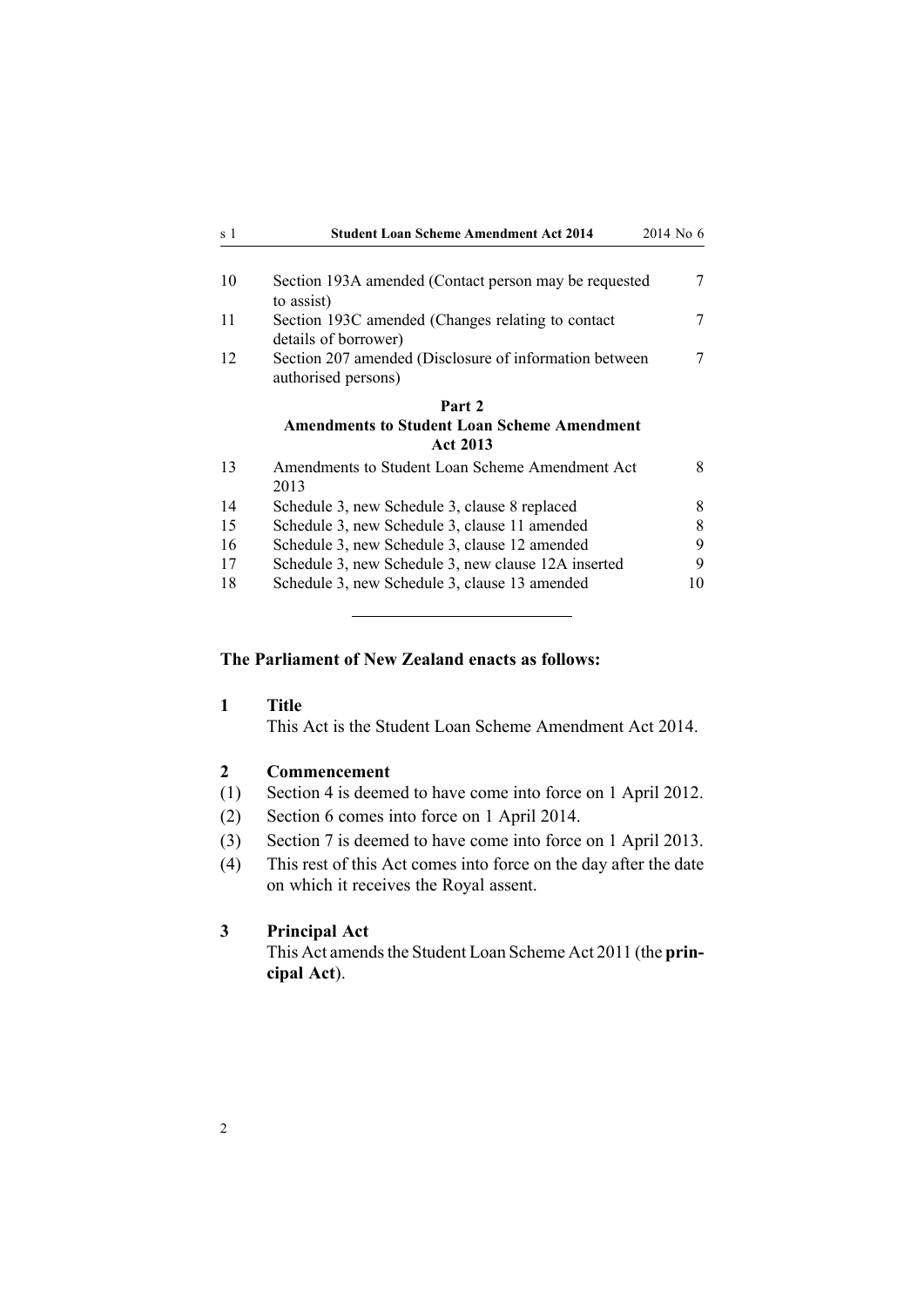# <span id="page-2-0"></span>**Part 1 Amendments to Student Loan Scheme Act 2011**

### **4 Section 4 amended (Interpretation)**

In [section](http://www.legislation.govt.nz/pdflink.aspx?id=DLM3179936) 4(1), replace the definition of **borrower deduction** with:

### "**borrower deduction** means—

- "(a) <sup>a</sup> deduction from <sup>a</sup> borrower's salary or wages in accordance with section 39:
- $"$ (b) the amount of a standard deduction that exceeds the borrower's loan balance".

# **5 Section 84 amended (Due dates for payment of interim payments)**

In section  $84(2)(d)$ , after "2012–2013 tax year", insert "or any subsequent tax year".

**6 Section 110 replaced (Repayment obligations of overseas-based borrowers)** Replace [section](http://www.legislation.govt.nz/pdflink.aspx?id=DLM3180250) 110 with:

### "**110 Repayment obligations of overseas-based borrowers**

- "(1) This section applies to an overseas-based borrower who—
	- "(a) is not or is no longer entitled to <sup>a</sup> repaymen<sup>t</sup> holiday under section 107B or 108A(2); and
	- "(b) has not had his or her overseas-based repaymen<sup>t</sup> obligation reassessed under section 115A.
- "(2) The borrower's repaymen<sup>t</sup> obligation for every full tax year during which this section applies to the borrower is—
	- "(a) \$1,000, if the relevant loan balance is less than or equal to \$15,000:
	- "(b) \$2,000, if the relevant loan balance is more than \$15,000 but less than or equal to \$30,000:
	- "(c) \$3,000, if the relevant loan balance is more than \$30,000 but less than or equal to \$45,000:
	- "(d) \$4,000, if the relevant loan balance is more than \$45,000 but less than or equal to \$60,000:
	- "(e) \$5,000, if the relevant loan balance is more than \$60,000.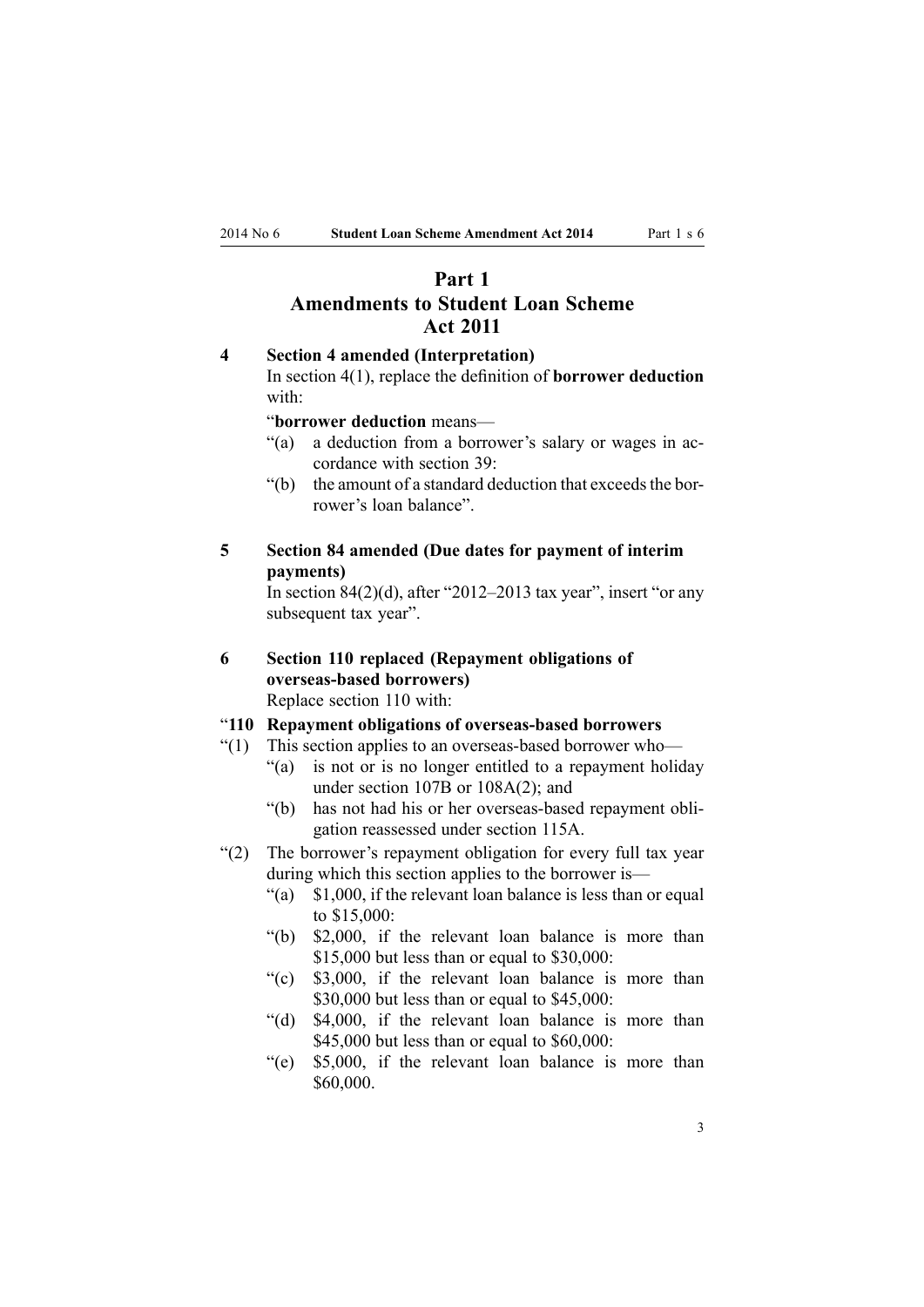<span id="page-3-0"></span>"(3) The borrower's repaymen<sup>t</sup> obligation for any portion of <sup>a</sup> tax year (being less than <sup>a</sup> full tax year) during which this section applies to the borrower must be calculated in accordance with the following formula:

$$
\frac{x}{365} \times y
$$

where—

- <sup>x</sup> is the number of days in the tax year during which this section applies to the borrower
- y is the amount that would apply under subsection (2) if this section applied to the borrower for the full tax year.
- "(4) In this section—

"**existing borrower** means <sup>a</sup> borrower who was overseas-based on 31 March 2014 and has been continuously overseas-based since that date

"**relevant loan balance** means the borrower's consolidated loan balance on the start date or, if the borrower's consolidated loan balance increases, the greatest balance on any 31 March after the start date but before the last day of the tax year

"**start date** means,—

- "(a) for an existing borrower, 31 March 2014:
- "(b) for any other borrower, the day when the borrower becomes overseas-based.

"Compare: <sup>1992</sup> No <sup>141</sup> <sup>s</sup> <sup>34</sup>".

**7 New section 141A inserted (Late payment interest reduced if deduction or extraction notice applies)** After [section](http://www.legislation.govt.nz/pdflink.aspx?id=DLM3885567) 141, insert:

# "**141A Late payment interest reduced if deduction or extraction notice applies**

- "(1) This section applies if-
	- "(a) <sup>a</sup> borrower is liable to pay late paymen<sup>t</sup> interest on an unpaid amount under section 139; and
	- "(b) the Commissioner has exercised powers available under section 157 of the Tax Administration Act 1994 to require any person to deduct or extract any amount from any moneys payable by that person to the borrower.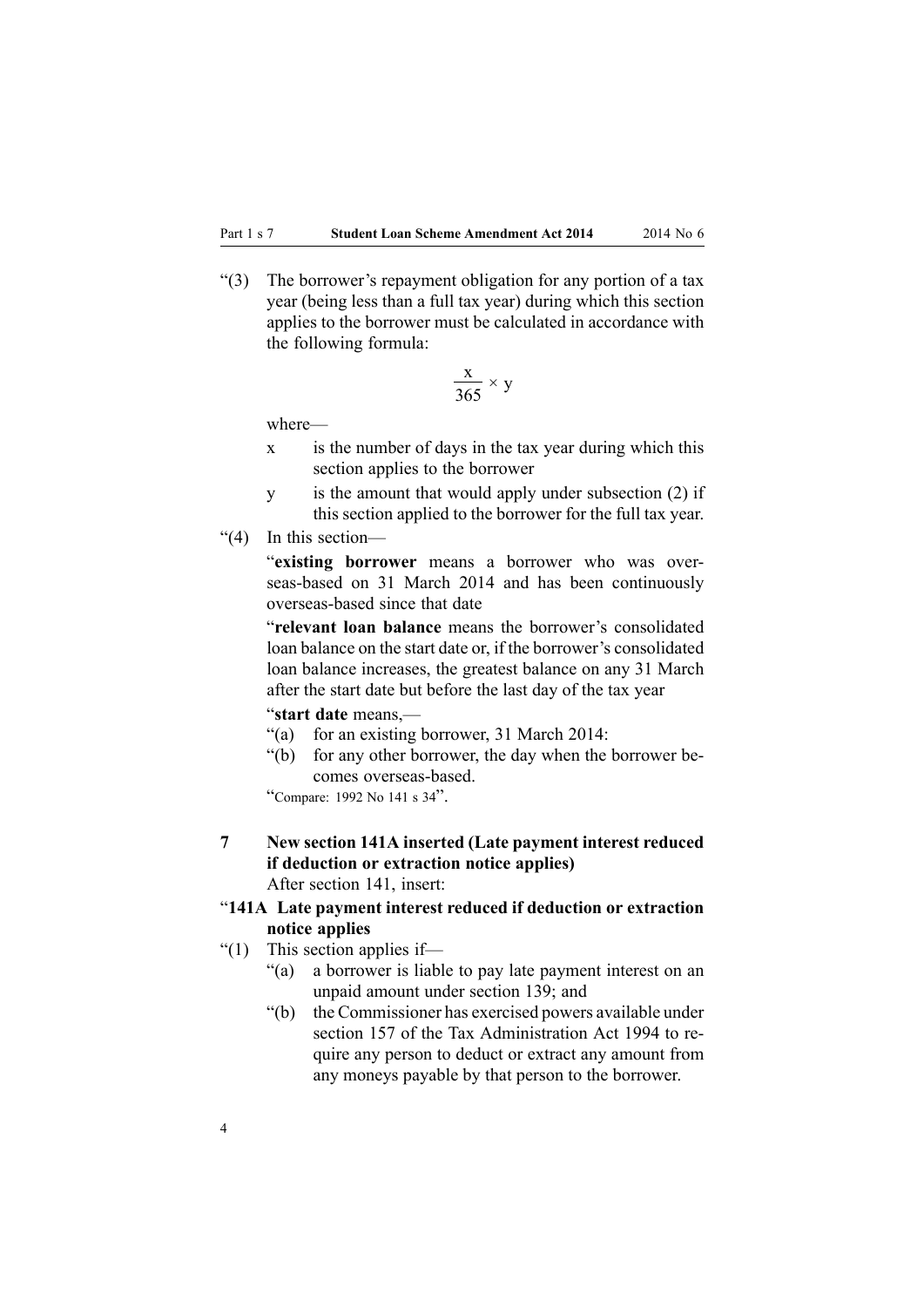- <span id="page-4-0"></span>"(2) For <sup>a</sup> month during which any unpaid amount remains unpaid and the Commissioner has received tax withheld or deducted in accordance with the requirements of <sup>a</sup> notice issued under section 157 of the Tax Administration Act 1994 (a **deduction or extraction notice**), any late paymen<sup>t</sup> interest that the borrower is liable to pay on the unpaid amount must be calculated as if, in the definition of late paymen<sup>t</sup> interest rate in section 139(3), the reference to base interest rate plus 4% were <sup>a</sup> reference to base interest rate plus 2%.
- "(3) However, subsection (2) applies only to the days in <sup>a</sup> month during which <sup>a</sup> deduction or extraction notice is in effect."
- **8 New sections 162A and 162B inserted** After [section](http://www.legislation.govt.nz/pdflink.aspx?id=DLM3180349) 162, insert:
- "**162A Offence for default of overseas-based repayment obligation**
- "(1) Every person commits an offence who is in default of his or her overseas-based repaymen<sup>t</sup> obligation and who, having been notified by the Commissioner that he or she is in default, knowingly fails, or refuses, by the due date specified in the notification to make reasonable efforts to pay the amount in default or to make arrangements with the Inland Revenue Department to pay the amount in default.
- " $(2)$  Every person who commits an offence against subsection  $(1)$ is liable on conviction to <sup>a</sup> fine not exceeding \$2,000. "Compare: <sup>1994</sup> No <sup>166</sup> ss 143A, 143B

### "**162B Arrest of liable person**

- "(1) A District Court Judge or, if a District Court Judge is not available and the case appears to be urgent, <sup>a</sup> Registrar may, on an application in writing by the Commissioner, issue <sup>a</sup> warrant for the arrest of <sup>a</sup> person (the **liable person**) if the Judge or Registrar (as the case may be) is satisfied that the person has committed the offence in section 162A and is about to leave or attempt to leave New Zealand.
- "(2) The liable person must be brought as soon as possible before <sup>a</sup> District Court, which, if it is satisfied that the person is about to leave or attempt to leave New Zealand without making rea-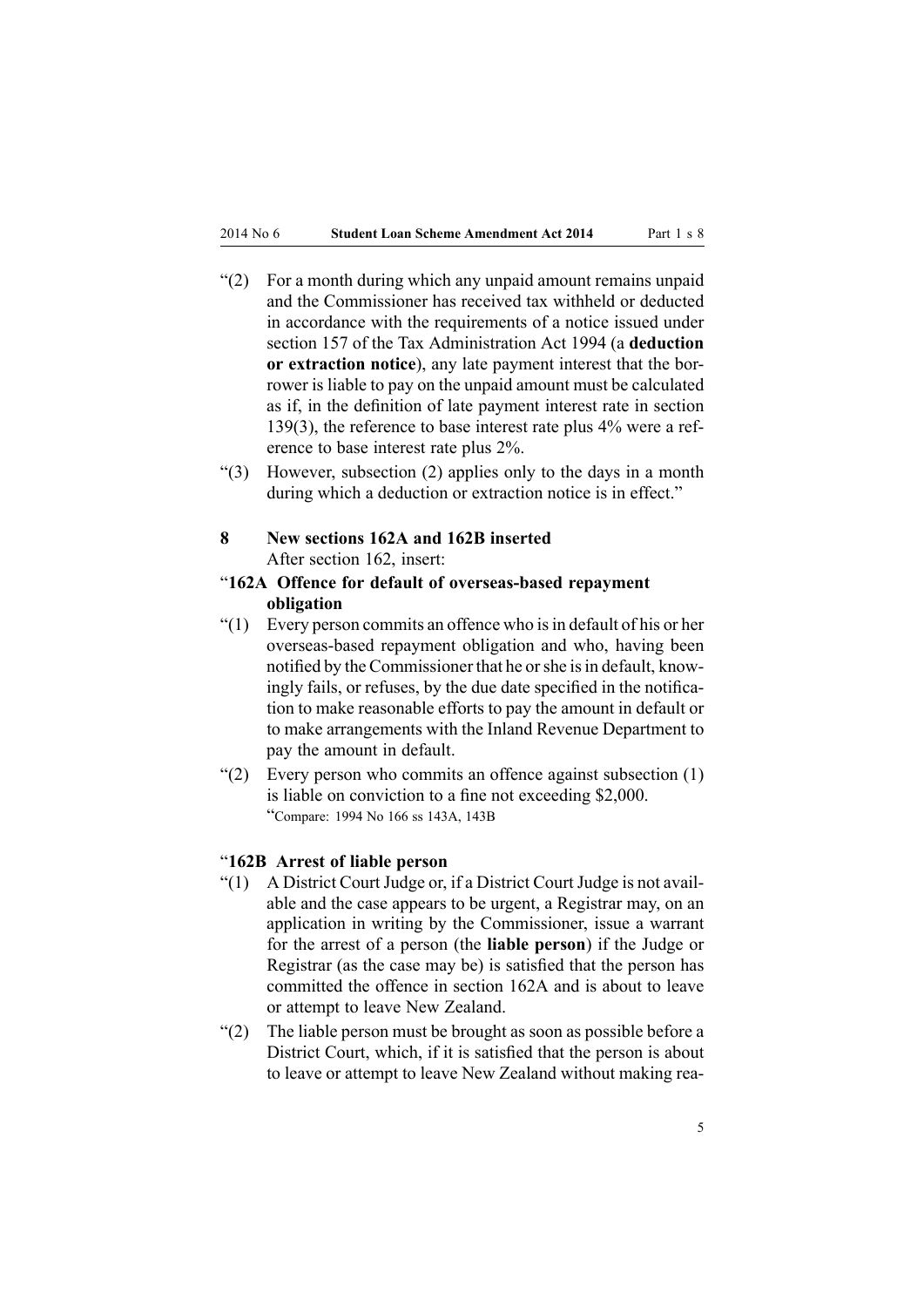sonable efforts to pay the amount in default or without making arrangements with the Inland Revenue Department to pay the amount in default, may order that the liable person—

- "(a) pay the amount in default:
- "(b) make arrangements with the Inland Revenue Department to pay the amount in default:
- "(c) give such security (including the provision of sureties) for the paymen<sup>t</sup> of that liability as the court specifies:
- "(d) not leave New Zealand without the written permission of the court:
- "(e) surrender to the court, for such period as the court specifies, any travel documents or tickets in the person's possession:
- "(f) provide the court, within such period as the court specifies, with any information the court thinks appropriate.
- "(3) To avoid doubt, the court may make an order under subsection (2) even if the Commissioner is able to recover the debt by other means.
- "(4) On making an order under subsection  $(2)(d)$  or (e), the court may direct the Registrar to give notice of the order to such departments of State, offices, or persons as the court or the Registrar thinks appropriate.
- "(5) Every person commits an offence and is liable on conviction to imprisonment for <sup>a</sup> term not exceeding 3 months or to <sup>a</sup> fine not exceeding \$2,000 who—
	- "(a) is <sup>a</sup> person against whom an order is in force under subsection  $(2)(d)$  or  $(e)$ ; and
	- "(b) is in default of his or her overseas-based repaymen<sup>t</sup> obligation; and
	- "(c) either—
		- "(i) leaves New Zealand; or
		- "(ii) attempts, or does any act with the intent, to leave New Zealand.
- "(6) A person against whom an order under subsection (2) is in force may apply to the court for the discharge of the order, and the court may, if it considers it just or appropriate, discharge the order accordingly.
- "(7) If the court discharges an order made under subsection  $(2)(e)$ , it must direct the return of any travel documents or tickets sur-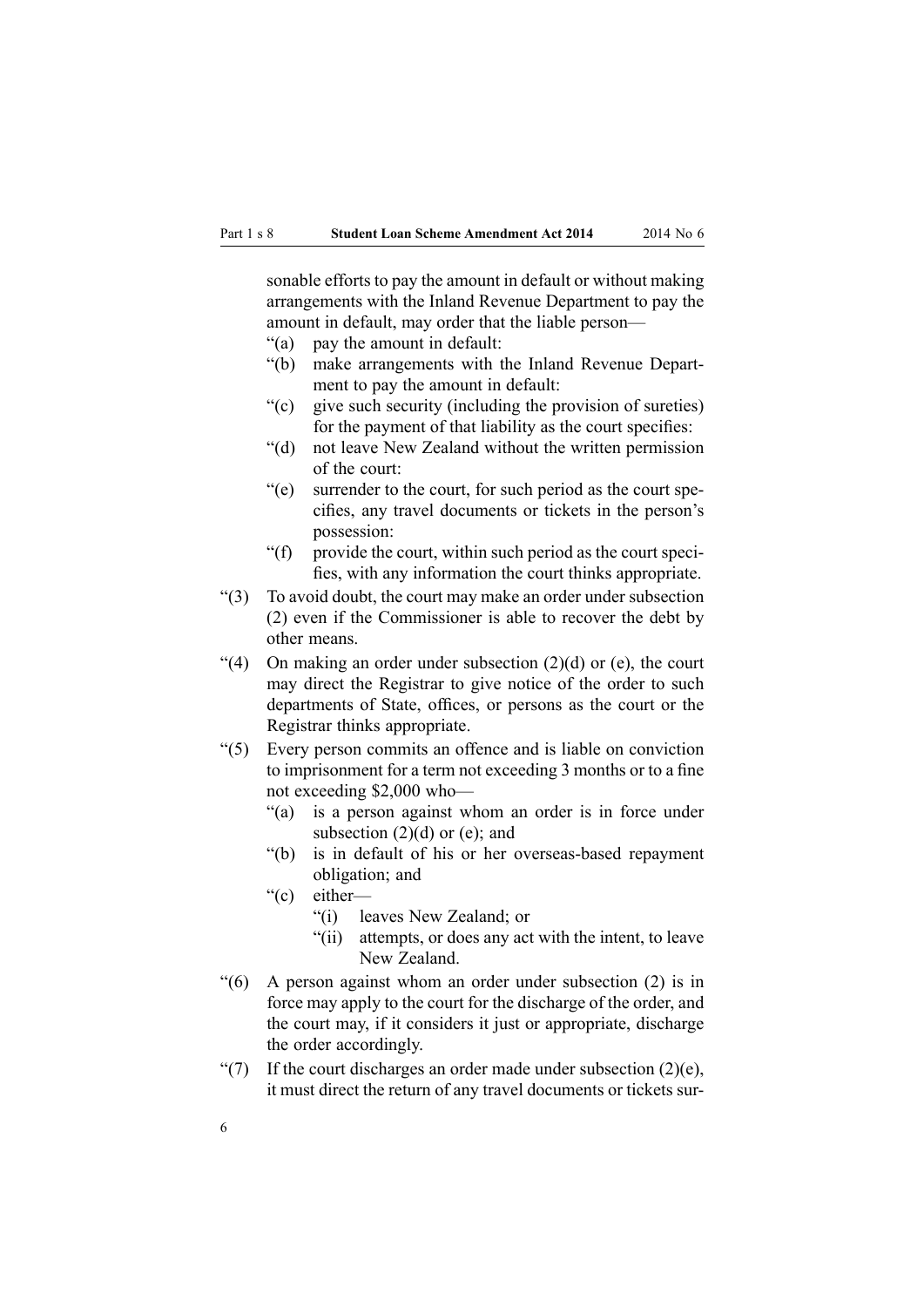<span id="page-6-0"></span>rendered pursuan<sup>t</sup> to the order (unless the court grants <sup>a</sup> new order under subsection (2)(e) in relation to the same documents).

"Compare: <sup>1991</sup> No <sup>142</sup> <sup>s</sup> <sup>199</sup>".

# **9 Sections 164 to 166 amended**

In [sections](http://www.legislation.govt.nz/pdflink.aspx?id=DLM3180351) 164, [165](http://www.legislation.govt.nz/pdflink.aspx?id=DLM3180352), and [166](http://www.legislation.govt.nz/pdflink.aspx?id=DLM3180353), replace "section 163" with "section 162A or 163".

**10 Section 193A amended (Contact person may be requested to assist)**

In section [193A\(3\)](http://www.legislation.govt.nz/pdflink.aspx?id=DLM4428926), replace "In subsection  $(2)$ ," with "In this section and section 193C,".

# **11 Section 193C amended (Changes relating to contact details of borrower)**

In [section](http://www.legislation.govt.nz/pdflink.aspx?id=DLM5135888) 193C, insert as subsection (2):

"(2) For the purpose of verifying the borrower's address details, the Commissioner may receive the borrower's address details from any other person if the information is shared in accordance with any other provision of this Act or any other enactment."

# **12 Section 207 amended (Disclosure of information between authorised persons)**

After section [207\(1\)\(b\)](http://www.legislation.govt.nz/pdflink.aspx?id=DLM3180418), insert:

"(ba) an authorised person from disclosing to another authorised person any information for the purpose of verifying any declaration made by an applicant for <sup>a</sup> student loan as to any unpaid amounts owed by the applicant where the declaration is <sup>a</sup> condition of obtaining the loan; or".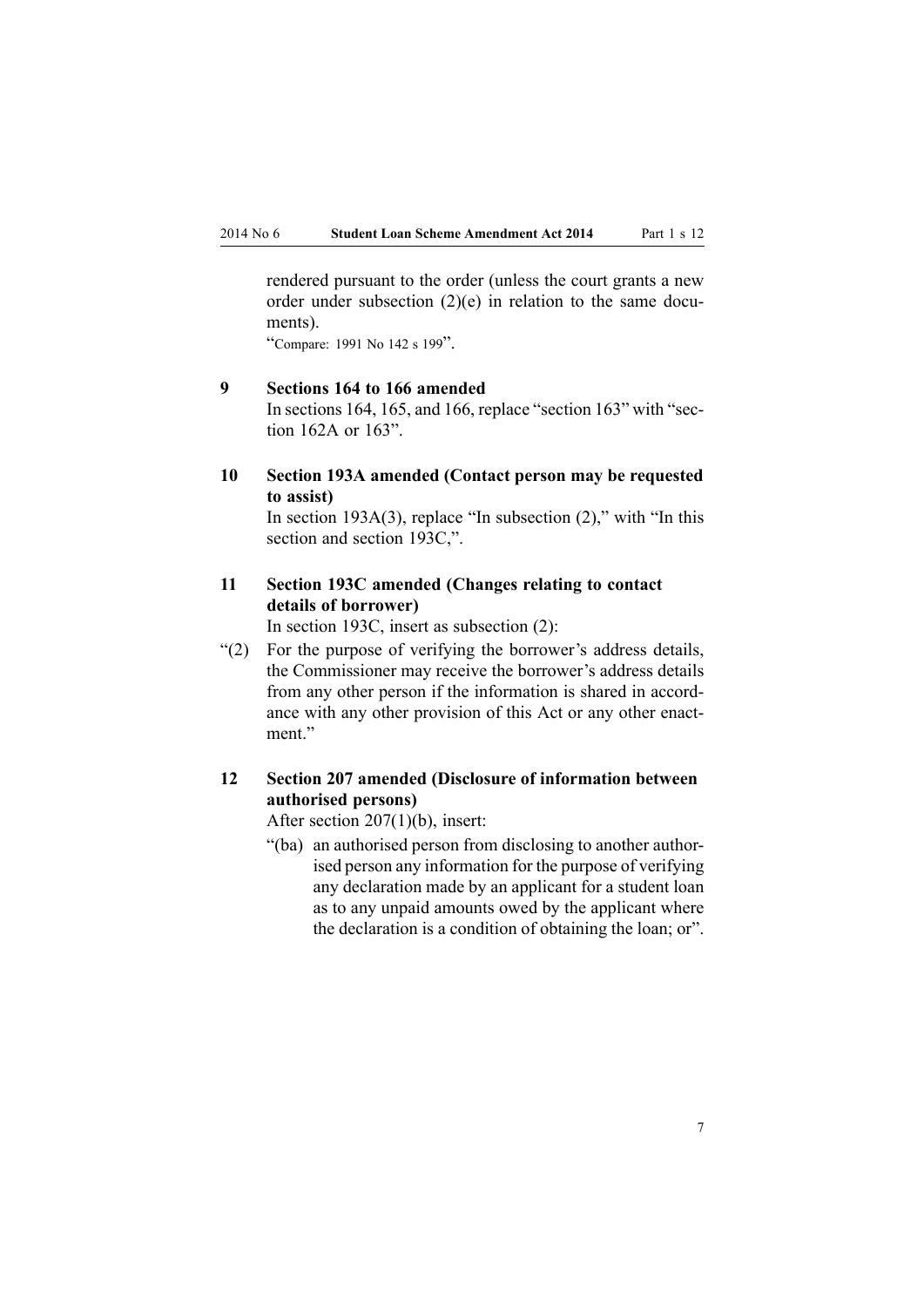# **Part 2**

# **Amendments to Student Loan Scheme Amendment Act 2013**

# <span id="page-7-0"></span>**13 Amendments to Student Loan Scheme Amendment Act 2013**

This Part amends the Student Loan Scheme [Amendment](http://www.legislation.govt.nz/pdflink.aspx?id=DLM4682901) Act [2013](http://www.legislation.govt.nz/pdflink.aspx?id=DLM4682901).

**14 Schedule 3, new Schedule 3, clause 8 replaced** In [Schedule](http://www.legislation.govt.nz/pdflink.aspx?id=DLM4683085) 3, new Schedule 3, replace clause 8 with:

# "**8 Borrowers who are shareholders in close companies**

- "(1) This clause applies to <sup>a</sup> borrower who is <sup>a</sup> major shareholder in <sup>a</sup> close company on the last day of the company's income year.
- "(2) The borrower's adjusted net income for the income year includes an amount calculated using the following formula, if the amount is greater than zero,—

 $a \times (b - c)$ 

where—

- <sup>a</sup> is the voting interest (in percentage) in the company held by the borrower on the last day of the company's income year
- b is the net income of the company for the company's income year
- <sup>c</sup> is the total dividends paid by the company for the company's income year.

#### **15 Schedule 3, new Schedule 3, clause 11 amended**

- (1) In [Schedule](http://www.legislation.govt.nz/pdflink.aspx?id=DLM4683085) 3, new Schedule 3, clause 11(3), replace " $(a + b$ c) ÷ d" with " $(a + b) \div d$ ".
- (2) In [Schedule](http://www.legislation.govt.nz/pdflink.aspx?id=DLM4683085) 3, new Schedule 3, clause 11(3), replace item b with:
	- "b is the greater of zero and the total of amounts calculated in accordance with subclause (4) for each company in which the trustee of the borrower's trust and associated persons hold voting interests of 50% or more on the last day of the company's income year".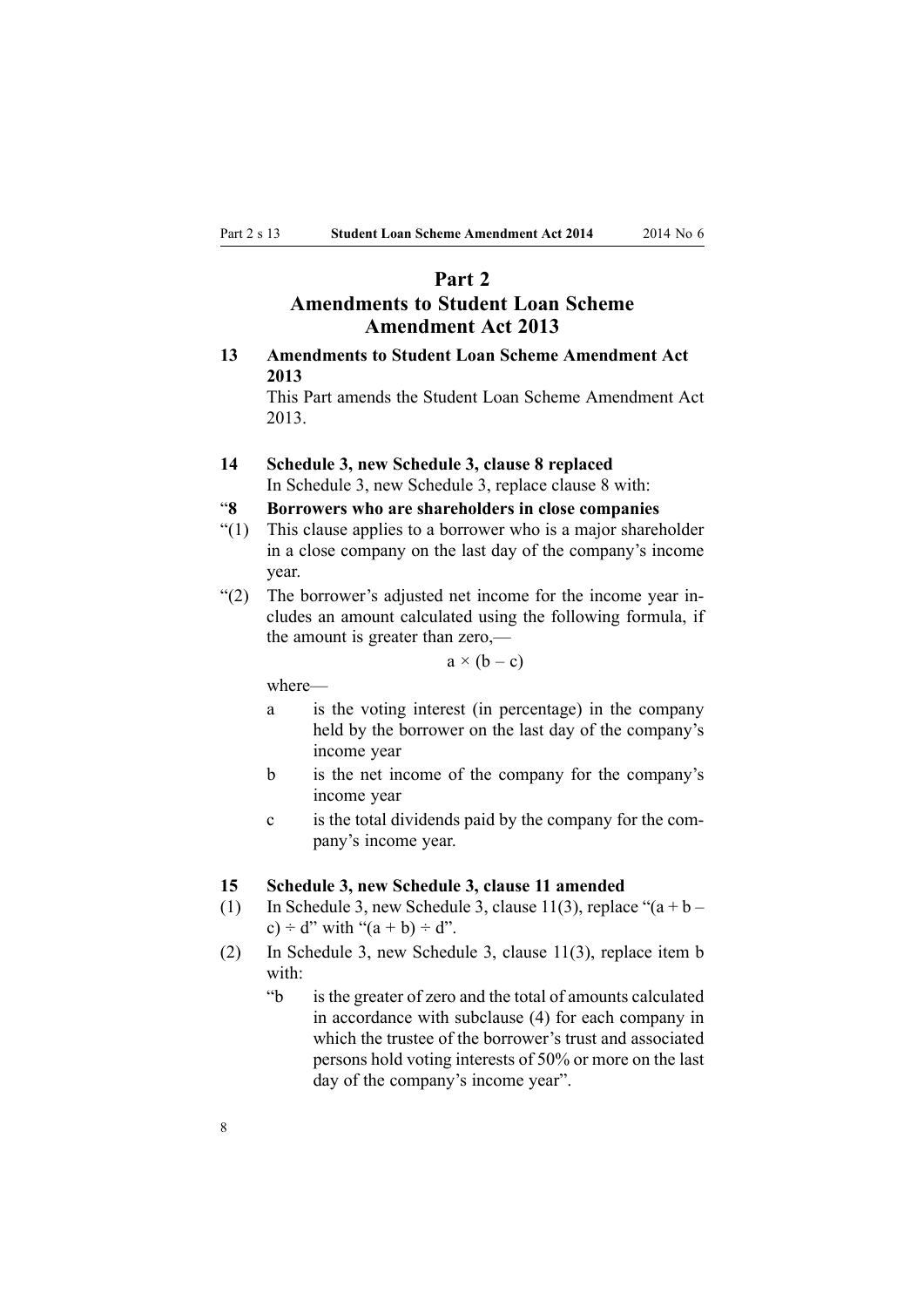- <span id="page-8-0"></span>(3) In [Schedule](http://www.legislation.govt.nz/pdflink.aspx?id=DLM4683085) 3, new Schedule 3, clause 11(3), delete item c.
- (4) In [Schedule](http://www.legislation.govt.nz/pdflink.aspx?id=DLM4683085) 3, new Schedule 3, clause 11(3), item d, after "borrower's trust", insert "who are alive at any time in the income year".
- (5) In [Schedule](http://www.legislation.govt.nz/pdflink.aspx?id=DLM4683085) 3, new Schedule 3, after clause 11(3), insert:
- "(4) The amount referred to in item b of the formula in subclause (3) is to be calculated for each company using the following formula:

$$
x \times (y - z)
$$

where—

- <sup>x</sup> is the total of the voting interests (in percentage) held by the trustee on the last day of the company's income year
- y is the net income of the company for the company's income year
- <sup>z</sup> is the total dividends paid by the company for the company's income year.

#### **16 Schedule 3, new Schedule 3, clause 12 amended**

In [Schedule](http://www.legislation.govt.nz/pdflink.aspx?id=DLM4683085) 3, new Schedule 3, replace clause 12(1)(a) with:

- "(a) <sup>a</sup> borrower is an employee of <sup>a</sup> company in which the borrower and associated persons hold voting interests of 50% or more on the last day of the income year; and".
- **17 Schedule 3, new Schedule 3, new clause 12A inserted** In [Schedule](http://www.legislation.govt.nz/pdflink.aspx?id=DLM4683085) 3, new Schedule 3, after clause 12, insert:

### "**12A Income from employment benefits**

- "(1) This clause applies to <sup>a</sup> borrower to whom clause 12 does not apply if the borrower's employer makes <sup>a</sup> motor vehicle or <sup>a</sup> short term charge facility available to the borrower in the income year.
- "(2) If the borrower's employer makes <sup>a</sup> motor vehicle available for the borrower's private use (the **benefit**) and, under the terms of the borrower's employment, the borrower would be entitled to <sup>a</sup> greater amount of employment income if the borrower chose not to receive the benefit, the borrower's adjusted net income for that income year includes an amount equal to the amount